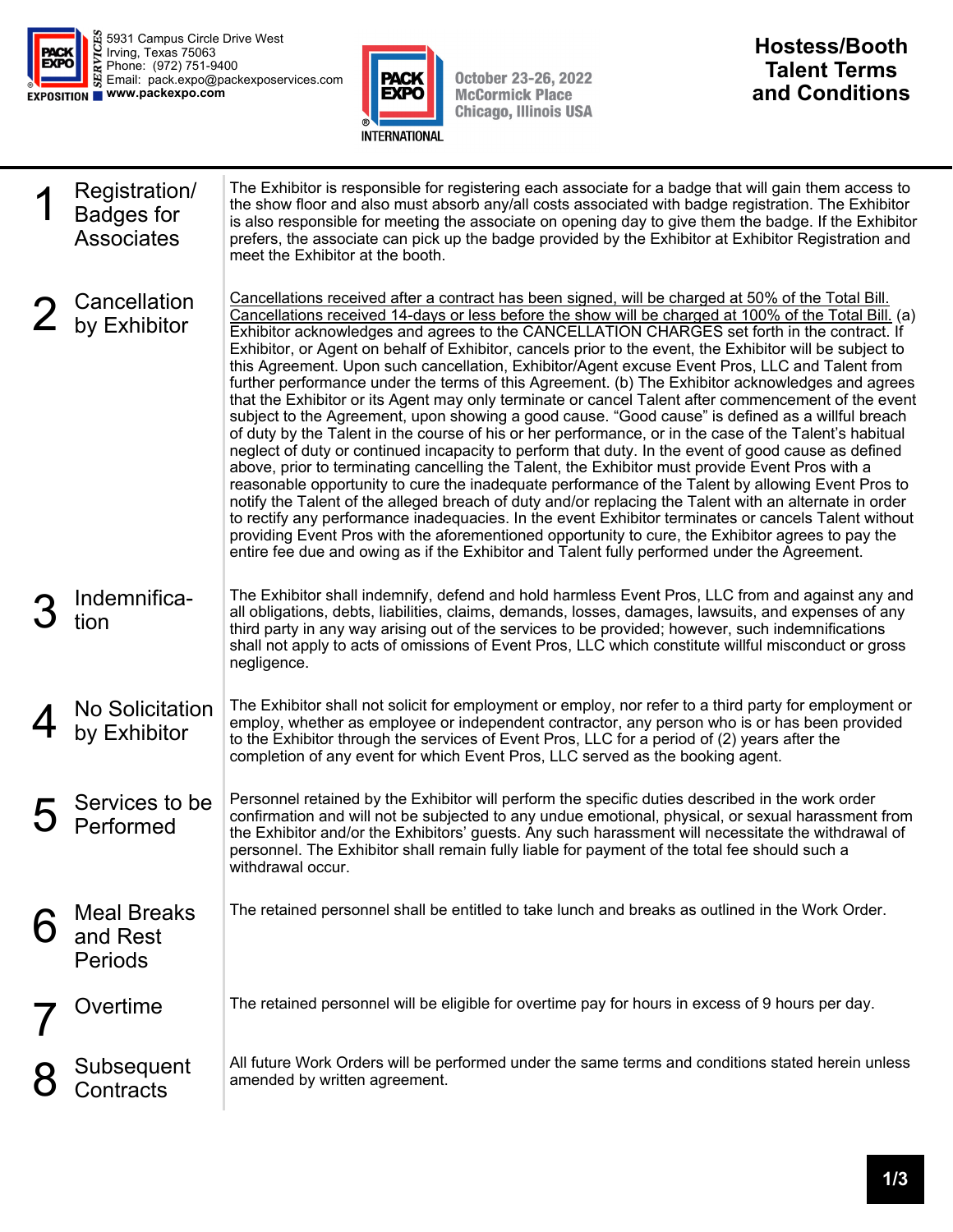



**October 23-26, 2022 McCormick Place Chicago, Illinois USA** 

| To receive a quote for Booth Talent, please complete the following information. |  |
|---------------------------------------------------------------------------------|--|
|                                                                                 |  |

| <b>Staff</b>               | Please specify the number of staff required from each category:                                                                                                                                                                                                  | <b>Number</b><br><b>Required</b> |  |  |  |
|----------------------------|------------------------------------------------------------------------------------------------------------------------------------------------------------------------------------------------------------------------------------------------------------------|----------------------------------|--|--|--|
| <b>Options</b>             | <b>Exhibit Hostess/Host</b><br>Narrator/Spokesperson<br>Demonstrator/Sales Assistant<br><b>Crowd Gatherer</b><br><b>Hospitality Suite Hostess/Host</b><br>Interpreter                                                                                            |                                  |  |  |  |
|                            | Other                                                                                                                                                                                                                                                            |                                  |  |  |  |
|                            | <b>Business</b><br>Cocktail<br>Type of Apparel:<br>Other:                                                                                                                                                                                                        |                                  |  |  |  |
|                            | Special Talent/Qualification:                                                                                                                                                                                                                                    |                                  |  |  |  |
|                            |                                                                                                                                                                                                                                                                  |                                  |  |  |  |
|                            |                                                                                                                                                                                                                                                                  |                                  |  |  |  |
| Dates Service is Required: |                                                                                                                                                                                                                                                                  |                                  |  |  |  |
|                            | From: _______________________ am to ___________________<br>pm                                                                                                                                                                                                    |                                  |  |  |  |
|                            | From: _______________________ am to ___________________<br>pm                                                                                                                                                                                                    |                                  |  |  |  |
|                            | From: New York Promotion of the Second Second Second Second Second Second Second Second Second Second Second Second Second Second Second Second Second Second Second Second Second Second Second Second Second Second Second S<br>am to __________________<br>pm |                                  |  |  |  |

Additional Information: \_\_\_\_\_\_\_\_\_\_\_\_\_\_\_\_\_\_\_\_\_\_\_\_\_\_\_\_\_\_\_\_\_\_\_\_\_\_\_\_\_\_\_\_\_\_\_\_\_\_\_\_\_\_\_\_\_\_\_\_\_\_\_\_\_\_\_\_\_\_\_\_\_\_\_\_\_\_\_\_\_\_\_\_

## **Additional Charges**

All orders placed within 10-days from first day of event are subject to a late order premium of \$100.00 per associate. Additional Charges may also apply when requesting a specific associate, executive level of experience, and/or special requirements such as specified wardrobe, appearance (ethnicity, height), additional languages, and detailed training.

\_\_\_\_\_\_\_\_\_\_\_\_\_\_\_\_\_\_\_\_\_\_\_\_\_\_\_\_\_\_\_\_\_\_\_\_\_\_\_\_\_\_\_\_\_\_\_\_\_\_\_\_\_\_\_\_\_\_\_\_\_\_\_\_\_\_\_\_\_\_\_\_\_\_\_\_\_\_\_\_\_\_\_\_\_\_\_\_\_\_\_\_\_\_\_\_\_\_\_\_\_\_

**Cancellation Policy:** Cancellations received after a contract has been signed will be charged 50% of the Total Bill. Cancellations received 14-days or less before show will be charged at 100% of the Total Bill.

| <b>ADDITIONAL INFORMATION</b>                                                                                     | <b>CALCULATING YOUR TOTAL</b><br><b>PAYMENT IN FULL IS DUE WHEN CONTRACT</b><br><b>IS SIGNED BY EXHIBITOR.</b> |     |
|-------------------------------------------------------------------------------------------------------------------|----------------------------------------------------------------------------------------------------------------|-----|
| Can't find it? Please call your Customer Account Manager<br>(CAM) with any questions, needs, or special requests. |                                                                                                                |     |
| <b>Exhibiting Company:</b>                                                                                        | Booth Number:                                                                                                  |     |
| Print Name:                                                                                                       | Date:                                                                                                          |     |
| Authorizer's Signature:                                                                                           |                                                                                                                | 2/3 |